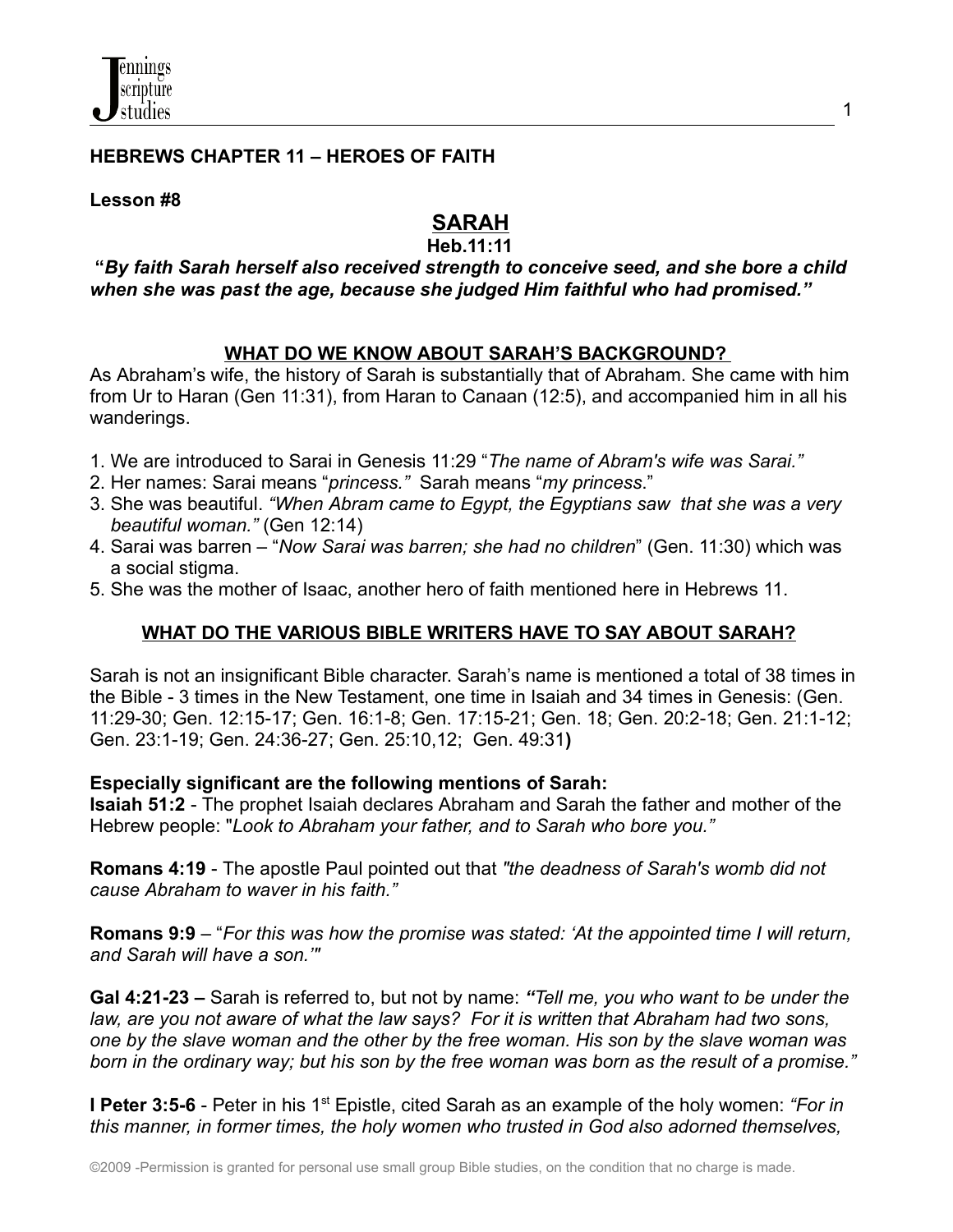*being submissive to their own husbands, as Sarah obeyed Abraham, calling him lord, whose daughters you are if you do good and are not afraid with any terror."*

**Hebrews 11** - The writer of Hebrews includes Sarah as one of only two women mentioned by name in the Roll Call of the faithful. It is interesting that some of the women that we would expect to find mentioned in Hebrews11 are not mentioned, such as: Rebekah, Rachel, Esther, Ruth etc. …Sarah, therefore, occupies a prominent place in scripture. But what about Sarah's faith?

# **WHAT DO WE LEARN ABOUT SARAH'S FAITH?**

# **1.** *FAITH ACTS WHEN REASON FAILS*.

*"By faith even Sarah herself received ability to conceive, even beyond the proper time of life, since she considered Him faithful who had promised."* (Heb. 11:11)

**Gen 18:10-12** *"Then the LORD said, 'I will surely return to you about this time next year, and Sarah your wife will have a son.' Abraham and Sarah were already old and well advanced in years, and Sarah was past the age of childbearing. So Sarah laughed to herself as she thought, "After I am worn out and my master is old, will I now have this pleasure*?"

**Gen 21:1-2 "***Now the LORD was gracious to Sarah as he had said, and the LORD* did *for Sarah what he had promised. Sarah became pregnant and bore a son to Abraham in his old age, at the very time God had promised him."*

Sarah had faith enough to copulate with Abraham even though, physically, she was past the age when she could get pregnant. God can revive the physical as well as the spiritual. Sarah's faith triumphed over reason *"because she considered him faithful who promised."*

# **2.** *FAITH IS ASSURED BY GOD'S CHARACTER***.**

*"because she judged Him faithful…"* (Heb.11:11) Here is the basis of her faith: the faithfulness of God! She put her faith in the Faithful One! All human probabilities were against what was predicted. There must have been simple trust in God; nothing else but faith in the Faithful God could have led her to believe that in her old age she would become a mother.

# *3. FAITH APPROPRIATES GOD'S PROMISES*.

*of children. Praise the LORD."*

"*who had promised."* (Heb.11:11) Psalm 113:9 "*He makes the barren woman to keep house, and to be a joyful mother*

Sarah was a promise claimer and a promise clinger! Do you know how many promises are in the Bible? According to an article in Moody Monthly magazine, A man by the name of Evert E. Storms claims that he found 8,810 promises! Of these, 85% or 7,487 are given by God to mankind. Do you believe the promises of God?

It is impossible for faith to overdraw its account on God's bank of promises!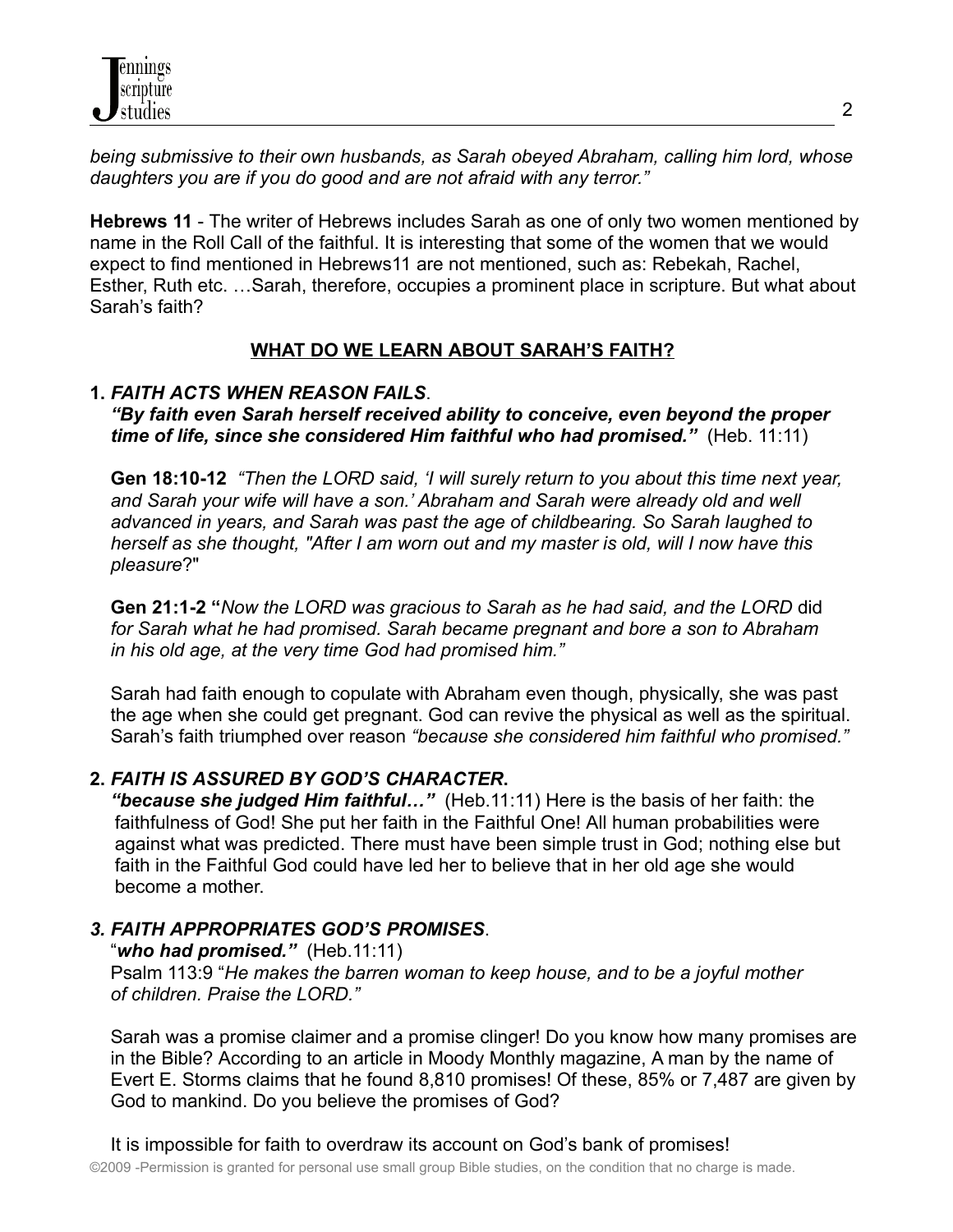

*"Standing on the promises that cannot fail, When the storms of doubt and fear assail, By the Living Word of God I shall prevail, Standing on the promises of God."* - R. Kelso Carter

### **PRINCIPLE TRUTHS TO TAKE WITH US:**

- (1) Nothing is too hard for God. He specializes in doing the impossible.
- (2) It is never too late for God to work.
- (3) We are never too old to believe God and live by faith!

#### **EXTRA AND OPTIONAL**

#### **ABRAHAM AND SARAH'S LAPSES OF FAITH**

Sarah's faith fed off of Abraham's faith. Likewise her "faith failure" fed off of Abraham's "faith failure." Here we see the frailty of humans and the faithfulness of God. The Heroes of Faith mentioned in Heb. 11 were not perfect people. Nor are we!

**FAITH LAPSE #1 - Gen 12:1-4** *"Now the LORD had said to Abram: 'Get out of your country,* From your family and from your father's house, to a land that I will show you. I will make you a great nation; I will bless you and make your name great; And you shall be a blessing. I will bless those who bless you, And I will curse him who curses you, And in you all the families of *the earth shall be blessed.' So Abram departed as the LORD had spoken to him, and Lot went with him."*

And Abraham had nothing but trouble with Lot! *"And there was strife between the herdsmen of Abram's livestock and the herdsmen of Lot's livestock."* (Gen.13:6-7) Also the Sodom episode in Gen.13:12-13 and chapter 19.

**FAITH LAPSE #2 –** When Abraham went down into Egypt he arranged with Sarah that she should announce herself as his sister. (Read Genesis 12:10-20)

**FAITH LAPSE #3 -** Having no children of her own, Sarah gave to Abraham her Egyptian handmaid, Hagar, who became the mother of Ishmael. Later she demanded that Hagar and Ishmael should be cast out of their home. (Read Gen.16:1-4; Gen. 21:9-10)

#### **FAITH LAPSE #4 -**

After the destruction of Sodom, Abraham moved south and remained for some time in Gerar. Here Abimelech, the Philistine king, took Sarah, whom Abraham had again announced to be his sister, into his harem, probably to ally himself with Abraham, the rich nomad prince. Warned by God in a dream, Abimelech restored Sarah to her husband.

Abraham said, *"….she really is my sister, the daughter of my father though not of my mother; and she became my wife. And when God had me wander from my father's household, I said*